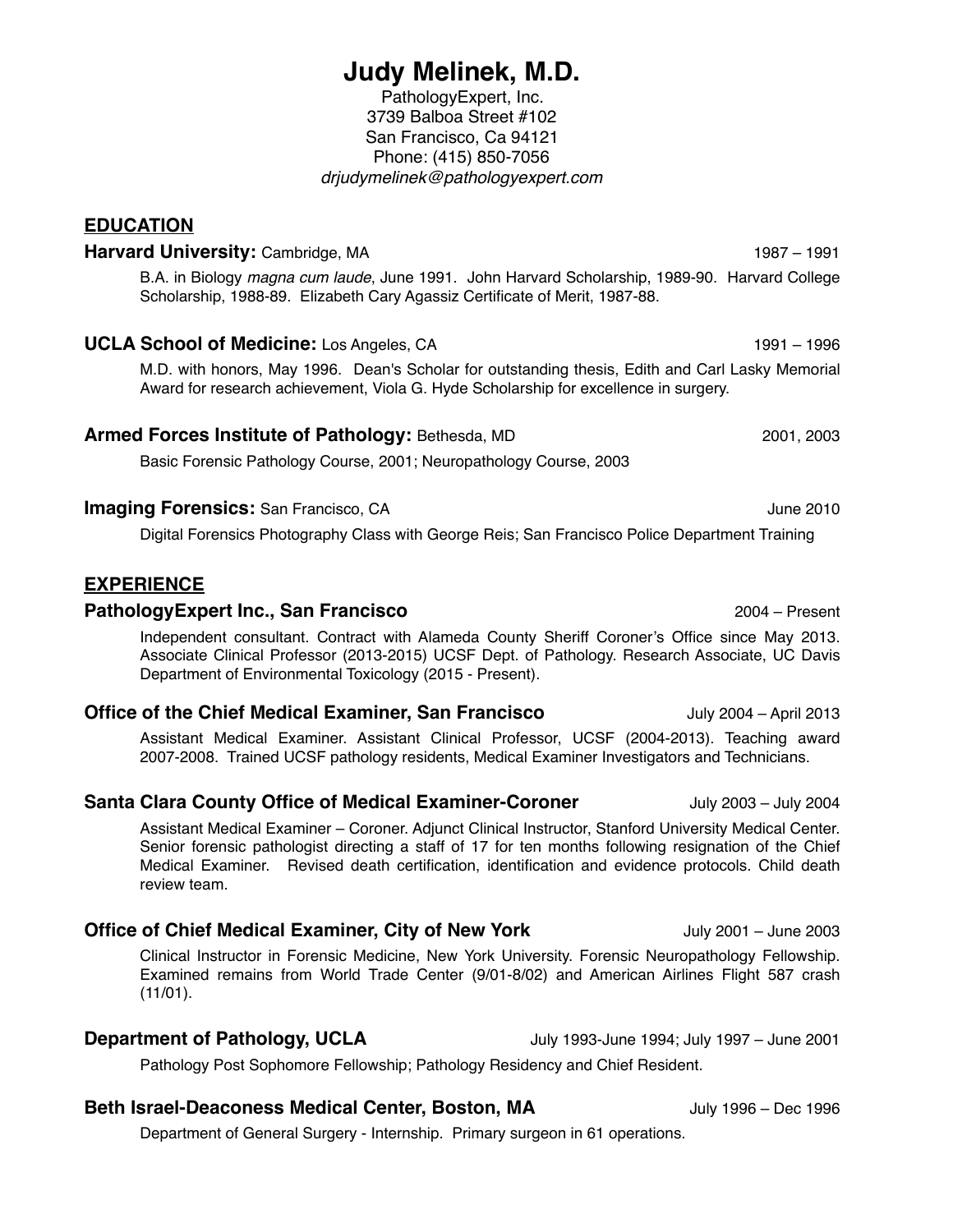# **RESEARCH**

## **Brigham and Women's Hospital, Boston** Summer 1988, January 1990 – May 1991

Center for Neurological Diseases – Undergraduate Biology thesis, "Protein Kinase C Activity Correlates with Memory T-Cell Function" presented at FASEB conference in Atlanta, GA in April, 1991.

# **Department of Neurology, UCLA** Summer 1992

With Jean Merrill, Ph.D. and Nobel laureate Louis J. Ignarro, Ph.D., researched NO synthesis in Multiple Sclerosis.

# **Department of Transplantation, UCLA** Dec 1993-March 1996, Nov 1998 – 2001

Liver Transplant Program – Pathology consultant for research investigating rejection, ischemiareperfusion injury and Hepatitis C recurrence. Assisted in over 100 liver procurements & transplants.

# **OTHER EXPERIENCE**

# **Peer Reviewer**

| Journal of Forensic Sciences<br>Academic Forensic Pathology<br>The American Journal of Forensic Medicine and Pathology<br>CDCP Sponsored NAME Toxicology Panel for Opiate Deaths<br>Electrical Muscular Disruption Device (EMDD) Literature Review Panel - NIJ<br>Journal of Forensic and Legal Medicine - Elsevier Press                                                                                                                                                                                                                     | Nov. $2014 -$ Present<br>Dec. 2012 - Present<br>Oct. 2009 - Present<br>Jan. 2012 - 2013<br>$2007 - 2011$<br>October 2007 |
|-----------------------------------------------------------------------------------------------------------------------------------------------------------------------------------------------------------------------------------------------------------------------------------------------------------------------------------------------------------------------------------------------------------------------------------------------------------------------------------------------------------------------------------------------|--------------------------------------------------------------------------------------------------------------------------|
| <b>Professional Lectures and Presentations</b>                                                                                                                                                                                                                                                                                                                                                                                                                                                                                                |                                                                                                                          |
| "Blunt and Sharp Trauma," Daytona Beach Death & Crime Scene Investigation<br>Conference                                                                                                                                                                                                                                                                                                                                                                                                                                                       | Sept. 14, 2016                                                                                                           |
| "Forensic Training and Public Relations in a Digital Age," American Academy of<br>Forensic Sciences - Las Vegas, NV                                                                                                                                                                                                                                                                                                                                                                                                                           | Feb. 25, 2016                                                                                                            |
| "Pediatric Death Investigation" and "Officer-Related Fatalities," Alameda County<br>Sheriff and Pleasanton Police Department                                                                                                                                                                                                                                                                                                                                                                                                                  | Feb. 18, 2016                                                                                                            |
| "How to Retain, Prepare and Present Experts at Trial Ethically and Effectively"<br>Bar Association of San Francisco (BASF)                                                                                                                                                                                                                                                                                                                                                                                                                    | Dec. 1, 2015                                                                                                             |
| "Officer-Related Fatalities" and "High Profile Cases," Daytona Beach Death & Crime<br>Scene Investigation Conference                                                                                                                                                                                                                                                                                                                                                                                                                          | Sept. 10, 2015                                                                                                           |
| "Advanced Criminal Law: Forensic Pathology," University of San Francisco Law School Feb. 7, 2015<br>"Forensic Pathology for the Primary Care Practitioner," University at Sea<br>"Medical Detectives: The Real CSI," UCSF Osher Mini Medical School for the Public<br>"Advanced Criminal Law: Forensic Pathology," San Francisco Law School<br>"Science & the Law: Forensic Pathology," UC Hastings College of the Law<br>"Introduction to Pre-Health Professions" Recurrent guest lecturer, Science - 235<br>San Francisco State University. | Sept. 21-28, 2014<br>Feb. 5, 2014<br>Feb. 2, 2013<br>$2012 - 2015$<br>$2007 - 2011$                                      |
| "Death Certification" Recurrent guest lecturer, UCSF Resident Orientation<br>AACC Outstanding Speaker Award: "Pairing Clinical and Post-Mortem<br>Findings for Interpretative Purposes: The Medical Examiner's Perspective" and Panel Discussion<br>SOFT/TIAFT - San Francisco, CA                                                                                                                                                                                                                                                            | $2010 - 2011$<br>Sept. 27, 2011                                                                                          |
| "A Facilitated or Unavoidable Fall from a Roof - An Unusual In-Custody Death"<br>National Association of Medical Examiners - Alaska                                                                                                                                                                                                                                                                                                                                                                                                           | Aug. 12, 2011                                                                                                            |
| "In-Custody Deaths: An Introduction to the Role of the Medical Examiner"<br>Sudden Death, Excited Delirium & In-Custody Death Conference - Las Vegas, NV                                                                                                                                                                                                                                                                                                                                                                                      | Nov. 28, 2007                                                                                                            |
| "Vertebral Artery Dissection Complicating Occipital Injection of Heparin for<br>Treatment of Thoracic Outlet Syndrome"                                                                                                                                                                                                                                                                                                                                                                                                                        | Oct. 17, 2007                                                                                                            |
| National Association of Medical Examiners - Savannah, GA                                                                                                                                                                                                                                                                                                                                                                                                                                                                                      |                                                                                                                          |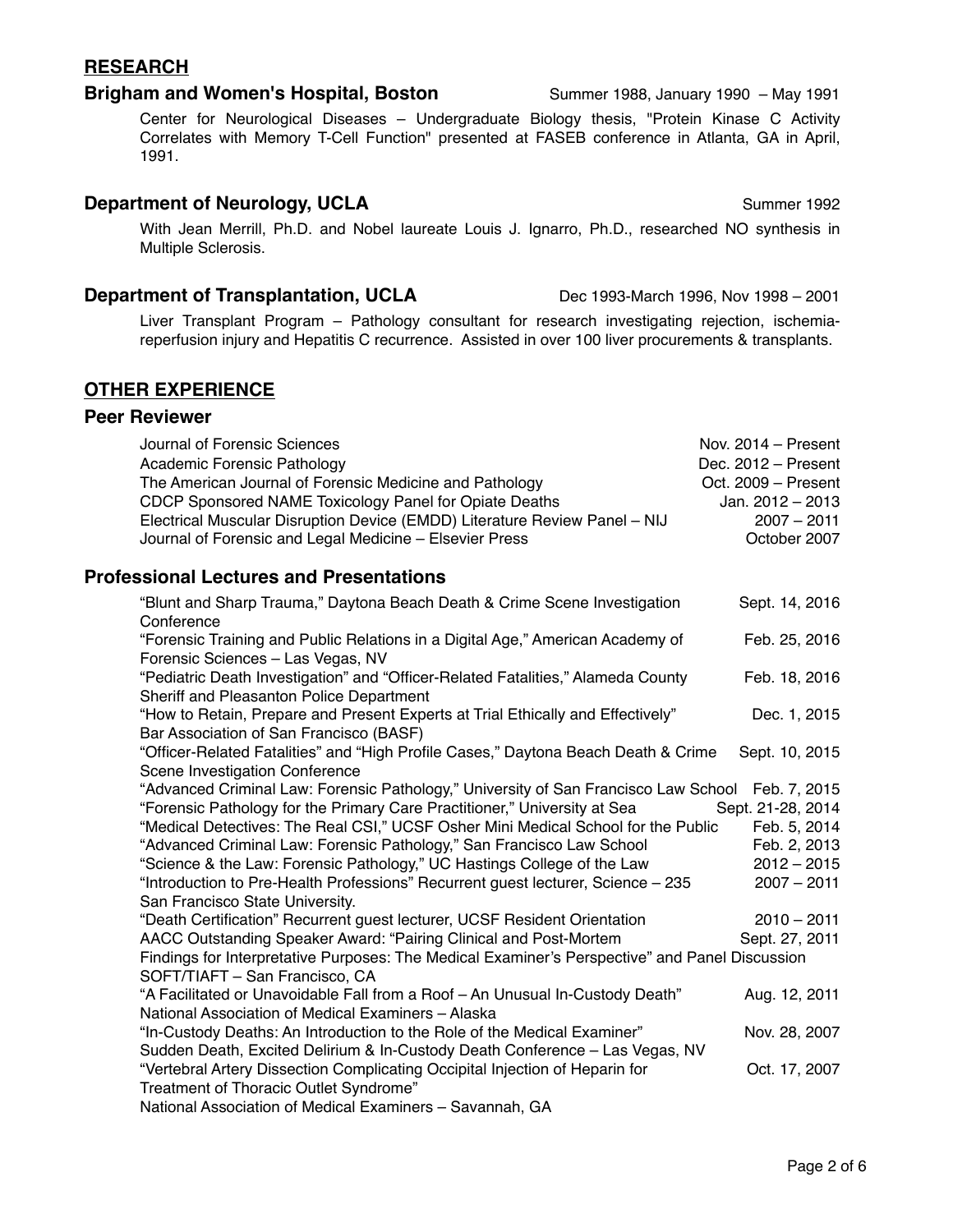### **Consulting & Media** *(for additional listings see www.drworkingstiff.com)*

| Crime Watch Daily: "It's Not About the Body: Forensic Pathologist on 'Working Stiff'"               | Dec. 2015                 |  |
|-----------------------------------------------------------------------------------------------------|---------------------------|--|
| Dr. Oz: What Can the Dead Tell Us About Health                                                      | Sept. 2014                |  |
| Mythbusters, Discovery Channel, "Bite the Bullet" episode                                           | August, 2014              |  |
| Workstew Podcast: Interview with Forensic pathologist Dr. Judy Melinek                              | May 2013                  |  |
| & Writer T.J. Mitchell: http://www.workstewpodcast.com/?p=1142                                      |                           |  |
| Dr. Phil, "Deadly New accusations: A Murder Mystery?"                                               | September 21, 2012        |  |
| Dr. Drew, "Attorney on mansion death: 'Time to Re-Open This.""                                      | August 13, 2012           |  |
| Life, Love & Health: Radio Interviews with Christopher Springmann                                   | 2/10/12; 11/9/12; 1/18/13 |  |
| Forensic pathology consultant, National Organization of Parents of Murdered Children, Inc.,         |                           |  |
| Cincinnati OH (pro-bono).                                                                           | $2009 -$ Present          |  |
| Forensic pathology consultant, Northern California Innocence Project, Golden Gate University School |                           |  |
| of Law, Santa Clara & Minnesota Innocence Project (pro-bono).                                       | $2004 - Present$          |  |
| Medical device testing for cancer research: FeRx Corporation, San Diego, CA                         | 1999 - 2000               |  |
| Script and on-set consultant in forensic pathology for NBC television program E.R.                  | 2000                      |  |
| Consultant in forensic pathology for UCLA Mock Trial Team Pre-Law Society.                          | 2000                      |  |

### **ACTIVITIES AND MEMBERSHIPS**

| Member, International Association of Coroners and Medical Examiners (IAC&ME)         | $2016 -$ Present |  |
|--------------------------------------------------------------------------------------|------------------|--|
| Member, National Association of Medical Examiners (NAME)                             | $2000 -$ Present |  |
| <b>Board of Directors</b>                                                            | $2016 -$ Present |  |
| National Commission on Forensic Science/Medicolegal Death Investigation Subcommittee |                  |  |
| Medicolegal Autonomy & Independence Project Member                                   | $2015 -$ Present |  |
| CDCP Sponsored NAME Toxicology Panel for Opiate Deaths                               | $2012 - 2013$    |  |
| Medical Examiner Independence Ad Hoc Committee, Chair                                | $2011 - 2013$    |  |
| Death Certification Improvement Ad Hoc Committee                                     | $2009 - 2010$    |  |
| Membership Ad Hoc Committee                                                          | $2006 - 2007$    |  |
| Member, American Academy of Forensic Sciences (AAFS)                                 | $2000 -$ Present |  |
| Member, California Society of Pathologists                                           | $2006 - 2007$    |  |
| Member, College of American Pathologists                                             | 1998 - 2002      |  |
| Member, American Society of Clinical Pathologists (ASCP)                             | 1998 - 2002      |  |
| Member at Large (AMA Alternate Delegate), ASCP Resident Physician's Section          | 1999 - 2000      |  |
| Board of Directors Resident Representative, Los Angeles Society of Pathologists      | $1998 - 2000$    |  |
| Student Representative, AMA Advisory Panel on Women Physician Issues                 | 1994 - 1996      |  |

### **PROFESSIONAL LICENSES**

| American Board of Pathology:                                       |                        |
|--------------------------------------------------------------------|------------------------|
| Board Certified in Anatomic & Clinical Pathology                   | <b>August, 2001</b>    |
| Board Certified in Forensic Pathology                              | November, 2002         |
| New York State: Physician, License Number: 220265-1                | <b>Issued: 1/30/01</b> |
| State of California: Physician and Surgeon, License Number: A65951 | <b>Issued: 7/3/98</b>  |

#### **PUBLICATIONS** *(\*peer reviewed)*

- 1. \* Croom N and Melinek J. Dissecting and Streamlining the Medical Record Acquisition Process in Death Investigation Systems. *Academic Forensic Pathology (in press, October 2016)*
- 2. \* Butler B, Fries C, Panock J, Jorden M and Melinek J. Images in Forensic Pathology Catching A Bullet: Gunshot Wound Trajectory Analysis Used To Establish Body Position. *Academic Forensic Pathology (in press, October 2016)*
- 3. How Designer Drugs and the Opioid Epidemic Affect Modern Forensic Practice. Melinek J.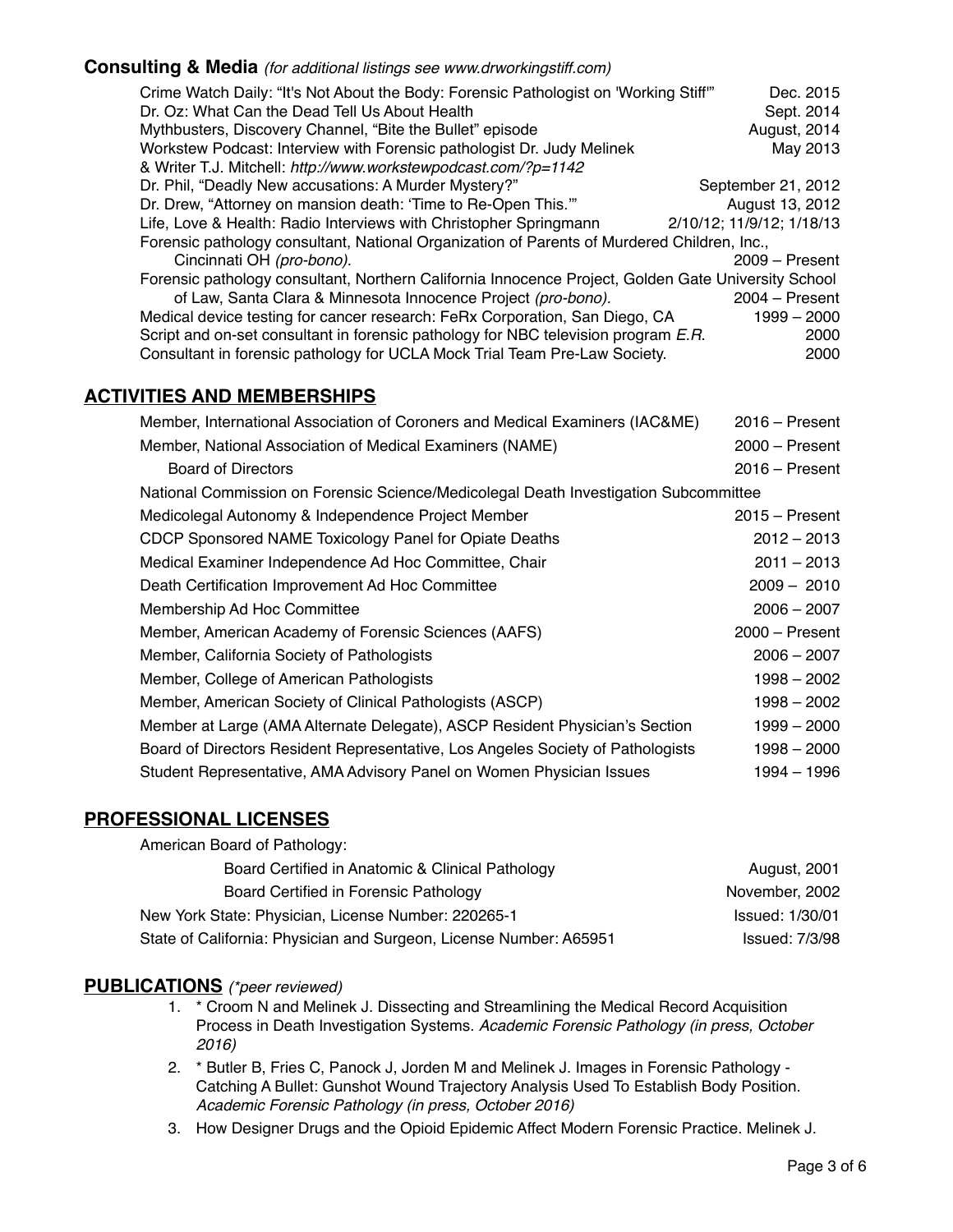*Forensic Magazine* September 2016 (http://digital.forensicmag.com/forensics/ september\_2016/MobilePagedReplica.action?pg=18#pg18)

- 4. Mind Your Manners: Where Death Certification Ends and Prevention Begins. Melinek J. *Forensic Magazine* June 2016 (http://digital.forensicmag.com/forensics/june\_2016/ MobilePagedReplica.action?pg=18#pg18?)
- 5. After a Violent Death: What the Victim's Family Needs to Know. Melinek J. Parents of Murdered Children *Survivors* Spring Newsletter Volume 34, Issue 1, March 2016
- 6. What Would You Do? Ethics and the Forensic Expert. Melinek J. *Forensic Magazine* March 4, 2016 (http://www.forensicmag.com/articles/2016/03/ethics-and-forensic-expert-what-wouldyou-do?et\_cid=5157302)
- 7. Justice Scalia's Unexamined Death Points to a Problem (Opinion) *CNN.com* February 18, 2016 (*http://www.cnn.com/2016/02/18/opinions/justice-scalia-no-autopsy-melinek/*)
- 8. Forensic Radiology and the Medical Examiner. Melinek J. *Forensic Magazine* December 23, 2015.(*http://www.forensicmag.com/articles/2015/12/forensic-radiology-and-medicalexaminer*)
- 9. Five Case Studies in Forensic Toxicology. Judy Melinek. *Forensic Magazine* October 22, 2015. (*http://www.forensicmag.com/articles/2015/10/five-case-studies-forensic-toxicology*)
- 10. 7 Common Mistakes Regarding Autopsy Reports. Melinek J. *Forensic Magazine* September 9, 2015. (http://www.forensicmag.com/articles/2015/09/7-common-mistakes-regardingautopsy-reports)
- 11. What Michael Brown's Autopsy Tell Us (Opinion) *CNN.com* August 21, 2014 (http:// www.cnn.com/2014/08/20/opinion/melinek-michael-brown-autopsy/)
- 12. Working Stiff: Two Years, 262 Bodies and the Making of a Medical Examiner. Judy Melinek & T.J. Mitchell. Scribner Books, New York, August 2014. New York Times Bestseller E Book & Science Book Lists. #1 Best Seller on Amazon Law Enforcement Biographies & Memoirs.
- 13. \* The Ethics of Being a Retained Expert Witness. Melinek J. *Academic Forensic Pathology* 2013, 3 (3): 281-288
- 14. \* Forensic Considerations in Bariatric Surgery Patients. Melinek, J. and Lemos, N.P. *Academic Forensic Pathology* 2013, 3(1): 13-21
- 15. \* Medical Examiner's Independence is Vital for the Health of the American Legal System. Luzi SA, Melinek J, Oliver WR. *Academic Forensic Pathology* 2013, 3(1): 84-92
- 16. \* NAME Position Paper: Medical Examiner, Coroner, and Forensic Pathologist Independence. Melinek J, Thomas LC, Oliver WR, Schmunk GA, Weedn VW. *Academic Forensic Pathology* 2013, 3(1): 93-98
- 17. \* Recommendations for the Investigation, Diagnosis, and Certification of Deaths Related to Opioid Drugs. *Academic Forensic Pathology* 2013, 3(1): 62-76
- 18. \* NAME Position Paper: Recommendations for the Investigation, Diagnosis, and Certification of Deaths Related to Opioid Drugs. *Academic Forensic Pathology* 2013, 3(1): 77-83
- 19. \* Vertebral Artery Dissection Complicating Occipital Injection of Heparin for Treatment of Thoracic Outlet Syndrome. Melinek J, Hart AP. *Am J Forensic Med Pathol.* 2012 Mar;33(1): 76-9
- 20. \* New Records of Carrion Feeding Insects Collected on Human Remains. Honda J, Melinek J, Happy C. *Pan-Pacific Entomologist* 2008, 84(1):29-32
- 21. Medical Illustrations for Chapter 19, Forensic Neuropathology, Armbrustmacher, V. and Hirsch, C. Spitz & Fisher's *Medicolegal Investigation of Death.* 4th Edition. Editor: Werner U. Spitz. Charles C. Thomas, Springfield, Illinois, 2006*. Figures 1-6, 13, 66 and 67;* credit on page 1072.
- 22. \* Anthropological and Radiographic Comparison of Vertebrae for Identification of Decomposed Human Remains. Mundorff AZ, Vidoli G, Melinek J. *Journal of Forensic Sciences,* 2006 Sep;51(5):1002-1004.
- 23. \* Postmortem Suture Analysis of Anastomotic Suture Line Disruption Following Carotid Endarterectomy. Melinek J, Lento P, Moalli J. *Journal of Forensic Sciences* 2004 Sep;49(5): 1077-81.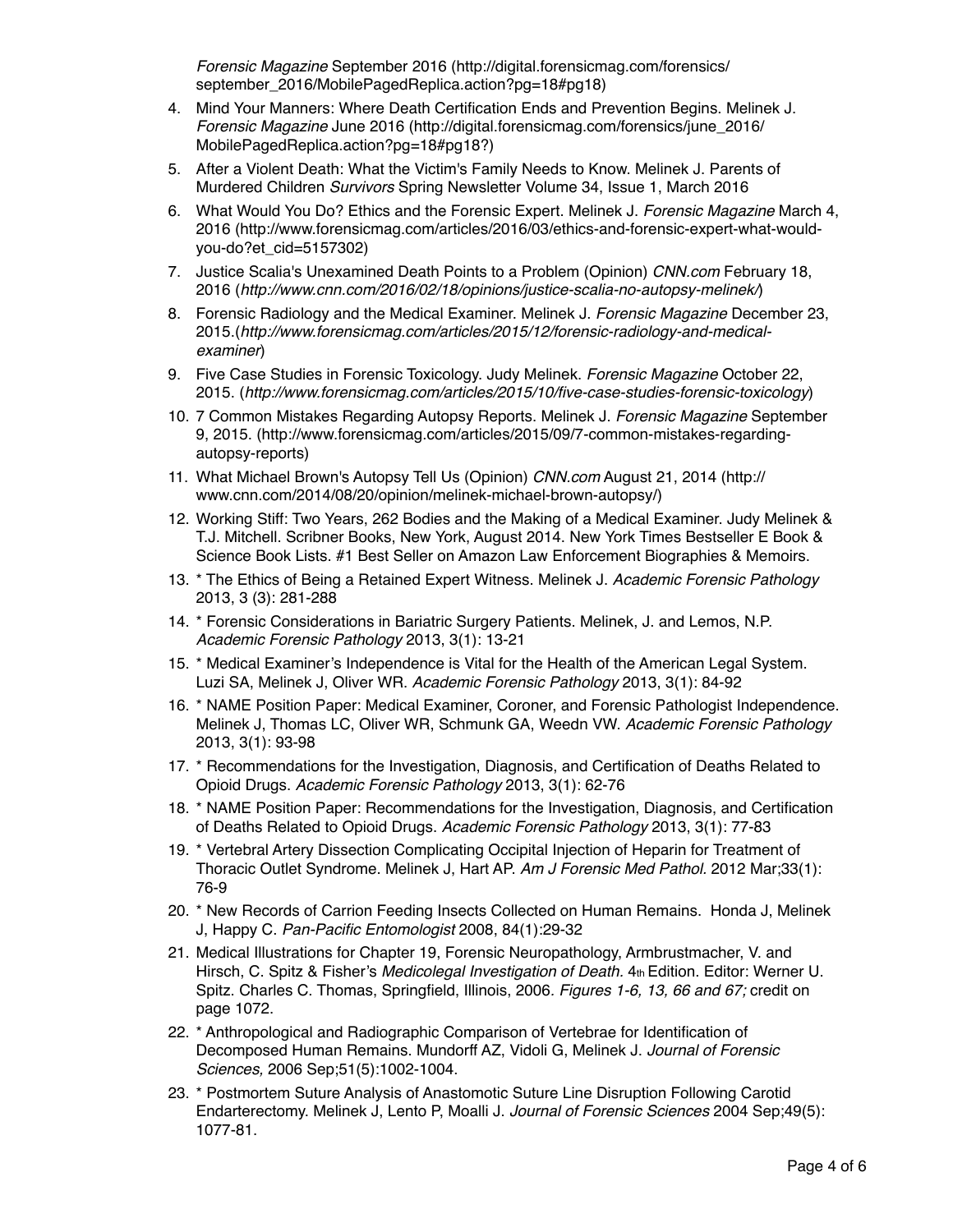- 24. Santa Clara County Police Chief's Association Child Abuse Protocol for Santa Clara County Law Enforcement. Update 2004 May.
- 25. \* Death Following Gastric Bypass Surgery For Morbid Obesity. Melinek J, Livingston EH, Cortina G, Fishbein MC. *Archives of Pathology & Laboratory Medicine.* 2002 Sept 126:1091-1095
- 26. \* Inhalational Anthrax: Gross Autopsy Findings. Gill J and Melinek J. *Archives of Pathology & Laboratory Medicine.* 2002 Aug. 126:993-994
- 27. \* Bucillamine, a Thiol Antioxidant, Prevents Transplantation-Associated Reperfusion Injury. Amersi F, Nelson SYK, Shen XD, Kato H, Melinek J, Kupiec-Weglinski JW, Horwitz LD, Busuttil RW, and Horwitz MA. *Proceedings of the National Academy of Sciences* 2002 June 99:8915-8920.
- 28. \* Heme oxygenase-1 gene therapy: a novel immunomodulatory approach in liver allograft recipients? Ke B, Shen XD, Melinek J, Gao F, Ritter T, Volk HD, Busuttil RW, Kupiec-Weglinski JW. *Transplantation Procedings.* 2001 Feb-Mar 33(1-2):581-2
- 29. \* Amelioration of hepatic ischemia/reperfusion injury with intercellular adhesion molecule-1 antisense oligodeoxynucleotides. Ghobrial R, Amersi F, Stecker K, Kato H, Melinek J, Singer J, Mhoyan A, Busuttil RW, Kupiec-Weglinski JW, Stepkowski SM. *Transplantation Proceedings.* 2001 Feb-Mar 33(1-2):538
- 30. \* A novel iron chelator in combination with a P-selectin antagonist prevents ischemia/ reperfusion injury in a rat liver model. Amersi F, Dulkanchainun T, Nelson SK, Farmer DG, Kato H, Zaky J, Melinek J, Shaw GD, Kupiec-Weglinski JW, Horwitz LD, Horwitz MA, Busuttil RW. *Transplantation*. 2001 Jan 15; 71(1):112-8
- 31. \* Upregulation of Heme Oxygenase-1 Protects Genetically Fat Zucker Rats from Ischemia/ Reperfusion Injury. Amersi F, Buelow R, Kato H, Ke B, Coito AJ, Zhao D, Zaky J, Melinek J, Lassman CR, Kolls JK, Alam J, Ritter T, Volk HD, Farmer DG, Ghobrial RM, Busuttil RW and Kupiec-Weglinski JW. *Journal of Clinical Investigation* December 1, 1999 104(11):1631-1639
- 32. The New ASCP Comprehensive Review Course for Anatomic and Clinical Pathology. Melinek J. *RPS News* Winter 1999 13(4): 2-3
- 33. \* Significance of Early Aminotransferase Elevation after Liver Transplantation. Rosen HR, Martin P, Goss J, Donovan J, Melinek J, Rudich S, Imagawa DK, Kinkhabwala M, Seu P, Busuttil RW. *Transplantation* January 15, 1998 65(1):68-72
- 34. \* Randomized Controlled Trial to Evaluate Flush and Reperfusion Techniques in Liver Transplantation. Millis JM, Melinek J, Csete M, Imagawa DK, Olthoff KM, Neelakanta G, Braunfeld M, Sofer M, ChanS, Pregler J, Yersiz H, Tamura K, Shackleton CR, Shaked A, Jurim O, Busuttil RW. *Transplantation* February 15, 1997 63(3):397-403
- 35. \* Lack of Correlation between the Magnitude of Preservation Injury and the Incidence of Acute Rejection, Need for OKT3 or Conversion to FK506 in Cyclosporine Treated Primary Liver Allograft Recipients. Shackleton CR, Melinek J, Martin P, Millis JM, Olthoff KM, Imagawa DK, Jurim O, Shaked A, McDiarmid SV, Goldstein LI, Busuttil RW. *Transplantation*  September 27, 1995 60(6):554-558
- 36. \* Living-Donor Liver Transplantation at UCLA. Jurim O, Shackleton CR, McDiarmid SV, Martin P, Shaked A, Millis JM, Imagawa DK, Olthoff KM, Maxfield A, Pakrasi AL, Melinek J, Ament M, Vargas J, Goldstein LI, Busuttil RW. *The American Journal of Surgery* May 1995 169:529-532
- 37. \* Microglial Cell Cytotoxicity of Oligodendrocytes Is Mediated through Nitric Oxide. Merrill JE, Ignarro LJ, Sherman MP, Melinek J, Lane TE. *The Journal of Immunology* August 15, 1993 151: 2132-2141
- 38. \* Increased Protein Kinase C Activity in Human Memory T Cells. Höllsberg P, Melinek J, Benjamin D, Hafler DA. *Cellular Immunology* June 1993 149(1):170-179